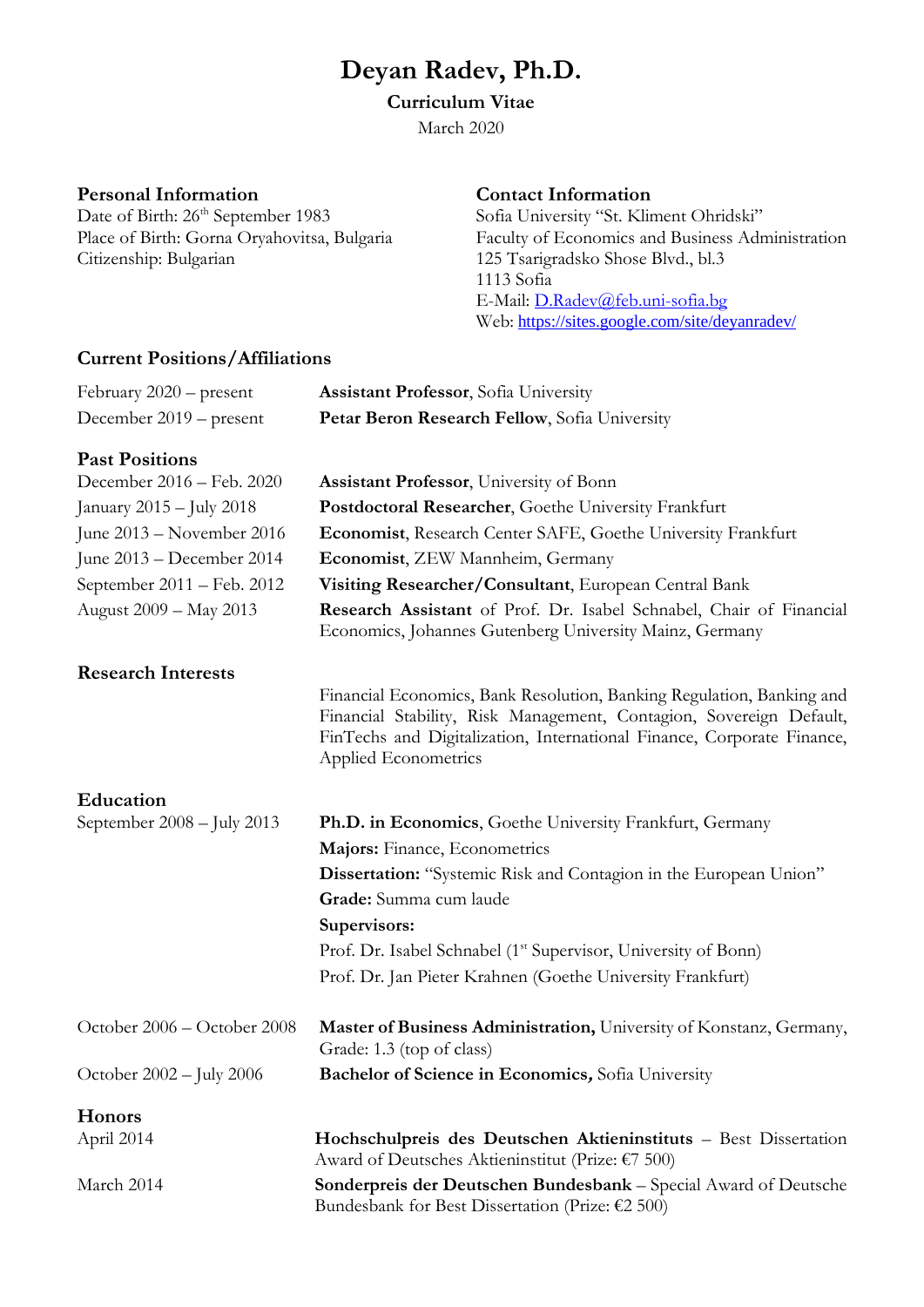| <b>Research Stays</b>       |                                                                                                                                                                                                                                                                                                                                        |
|-----------------------------|----------------------------------------------------------------------------------------------------------------------------------------------------------------------------------------------------------------------------------------------------------------------------------------------------------------------------------------|
| January 2016 – July 2018    | Deutsche Bundesbank, Research Center, Frankfurt, Germany                                                                                                                                                                                                                                                                               |
| January 2016 – October 2017 | Halle Institute for Economic Research (IWH), Halle (Saale),<br>Germany                                                                                                                                                                                                                                                                 |
| September 2011 – Feb. 2012  | European Central Bank, Financial Stability Surveillance Division,<br>Frankfurt, Germany                                                                                                                                                                                                                                                |
| Publications                |                                                                                                                                                                                                                                                                                                                                        |
|                             | "The Euro Area Sovereign Debt Crisis: Can Contagion Spread from<br>the Periphery to the Core?" (with Denis Gorea, International Review<br>of Economics and Finance, 2014, 30: 78-100)                                                                                                                                                  |
|                             | "Systemic Risk Measure – A Portfolio Probabilistic Perspective on<br>Measuring Default Risk" (with Ivan Alves, European Central Bank,<br><i>ECB Financial Stability Review</i> , June 2012, Box 8, 99-100)                                                                                                                             |
| <b>Working Papers</b>       |                                                                                                                                                                                                                                                                                                                                        |
|                             | "Bank Resolution Regimes and Systemic Risk" (with Thorsten Beck<br>and Isabel Schnabel)                                                                                                                                                                                                                                                |
|                             | "The Effect of Corporate Culture on Bank Lending Decisions"<br>(with Andreas Barth and Ralph de Haas)                                                                                                                                                                                                                                  |
|                             | "Integration Culture of Global Banks and the Transmission of<br><b>Lending Shocks"</b> (with Andreas Barth, submitted to an ABS 4 journal)                                                                                                                                                                                             |
|                             | "Systemic Risk and Sovereign Default in the Euro Area" (Revise &<br>Resubmit at the <i>Quantitative Finance</i> )                                                                                                                                                                                                                      |
|                             | "Contagion between Western Europe and the Transition<br>Economies: Evidence from the Subprime Crisis" (Revise & Resubmit<br>at the <i>Economics of Transition</i> )                                                                                                                                                                    |
|                             | "Bail-in Regulation and Market Discipline" (with Matthias Pütz)                                                                                                                                                                                                                                                                        |
|                             | "Cross-Border Bank Resolution and Systemic Risk" (with Michela<br>Altieri)                                                                                                                                                                                                                                                             |
|                             | "International Banking Conglomerates and the Transmission of<br>Lending Shocks across Borders"                                                                                                                                                                                                                                         |
|                             | "Assessing Systemic Fragility - A Probabilistic Perspective"                                                                                                                                                                                                                                                                           |
| <b>Newspaper Articles</b>   |                                                                                                                                                                                                                                                                                                                                        |
|                             | "Ansteckungsrisiken in der Eurozone nicht vernachlässigen" ("Do<br>not underestimate the contagion risks in the Eurozone", Börsen-Zeitung,<br>08.10.2016, in German)                                                                                                                                                                   |
| <b>Book Contributions</b>   |                                                                                                                                                                                                                                                                                                                                        |
|                             | "Scoring im Fokus: Ökonomische Bedeutung und rechtliche<br>Rahmenbedingungen im internationalen Vergleich" (with Michael<br>Schröder, Gunnar Lang and Oliver Lerbs) ("Credit Scoring: International<br>Comparison of the Economic Significance and Legal Framework", Die<br>Wirtschaftsauskunfteien e.V., Oldenburg., 2014, in German) |
|                             | "Sovereign Debt Restructuring in Argentina: Analysis of Policy<br>Responses and International Comparison" (with Michael Schröder,<br>Clemens Fuest and Christoph Schröder, 2014, in English)                                                                                                                                           |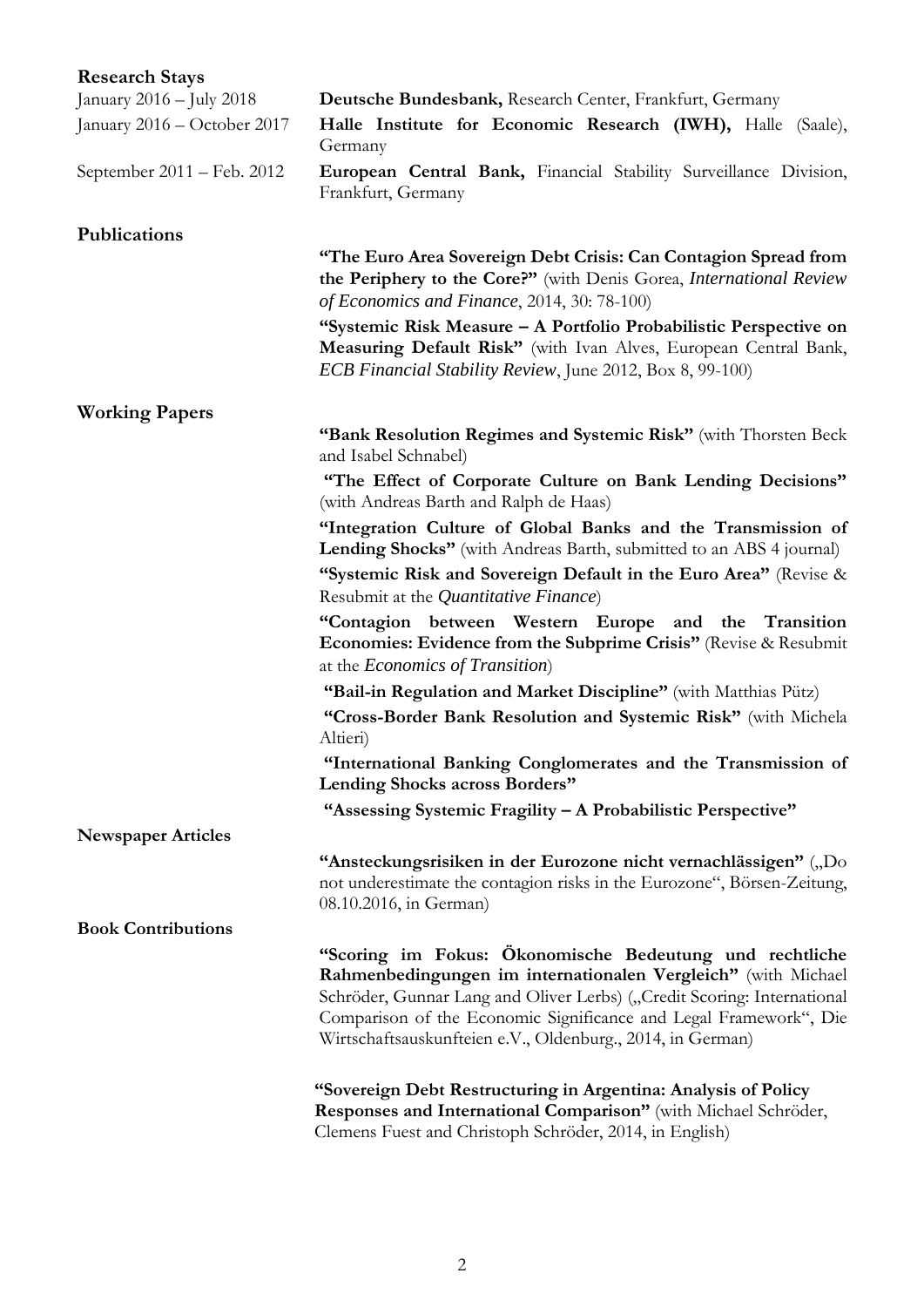## **Research Grants**

| December $2019$ – present    | Project "Brexit and Western and Central and Eastern Europe: Effects on<br>Financial Stability and the Real Economy", Program "Petar Beron i NIE",<br>Bulgarian National Science Fund with Prof. Dr. Teodor Sedlarski (Sofia<br>University) ( $61500$ ) |
|------------------------------|--------------------------------------------------------------------------------------------------------------------------------------------------------------------------------------------------------------------------------------------------------|
| December $2016$ – present    | Project "Banking Regulation and Systemic Risk" with Prof. Dr. Isabel<br>Schnabel (University of Bonn) and Prof. Thorsten Beck, Ph.D. (Cass<br>Business School, London) (€80 000)                                                                       |
| May $2016$ – November 2016   | Project "Effect of Capital Regulation on Bank Investment Strategies and<br>Systemic Risk" at Research Center SAFE, funded by the State of Hessen<br>initiative for research LOEWE ( $\text{\textsterling}100\ 000$ )                                   |
| January $2016 -$ June $2016$ | Project "Social Centralization, Bank Integration and the Transmission of<br>Lending Shocks" at IWH, funded by the IWH EXplore Program                                                                                                                  |
| June $2013$ – December 2015  | Project "The Internal Organization of Banks and the Transmission of<br>Lending Shocks across Borders" at Research Center SAFE, funded by the<br>State of Hessen initiative for research LOEWE (€100 000)                                               |

## **Other Grants & Scholarships**

| January 2016 – June 2016           | Scholarship IWH EXplore for a research stay at IWH ( $6000$ )                                                               |
|------------------------------------|-----------------------------------------------------------------------------------------------------------------------------|
| December 2012                      | AEA/ASSA Annual Meeting Travel Grant (GSEFM, €3 000)                                                                        |
| December 2012                      | Spanish Economic Association Travel Grant (Goethe University, €500)                                                         |
| August 2011                        | EBRD Sponsorship to attend the 2011 Lindau Laureate Meeting                                                                 |
| June 2010                          | DAAD Grant to attend the CEMFI Doctoral Summer School (€1 500)                                                              |
| April 2007 – October 2008          | DAAD Scholarship for the academic year $2007/2008$ (€10 000)                                                                |
| November 2005 - July 2006          | Atanas Burov Scholarship for the academic year 2005/2006 (€650)                                                             |
| October 2002 - July 2006           | Scholarship for excellent performance during studies at Sofia University                                                    |
| <b>Teaching Experience</b>         |                                                                                                                             |
| November 2016 - Feb. 2020          | <b>University of Bonn, Germany</b>                                                                                          |
|                                    | Lecturer in Corporate Finance (Bachelor), Banking and<br>Securitization (Master) and Empirical Banking (PhD)                |
|                                    | Supervision of Master and Bachelor theses                                                                                   |
| October $2015 - \text{July } 2018$ | Goethe University Frankfurt, Germany                                                                                        |
|                                    | Stata Tutorials in Advanced Financial Economics 2 (PhD) and<br>Banking and Securitization (Master)                          |
|                                    | Supervision of Master and Bachelor theses on topics in<br>accounting and financial stability                                |
|                                    | Seminars in Financial Economics and the impact of FinTechs<br>and Digitalization on the financial sector (Bachelor, Master) |
| October 2009 - May 2013            | Johannes Gutenberg University Mainz, Germany                                                                                |
|                                    | Teaching assistant in Empirical Banking and Finance (Master)<br>and Applied Econometrics (Bachelor)                         |
|                                    | Supervision of Bachelor theses                                                                                              |

• Seminars in Financial Economics and Econometrics (Bachelor, Master)

## September 2003 – July 2006 **Sofia University,** Bulgaria

- - Teaching assistant in Microeconomics and Informatics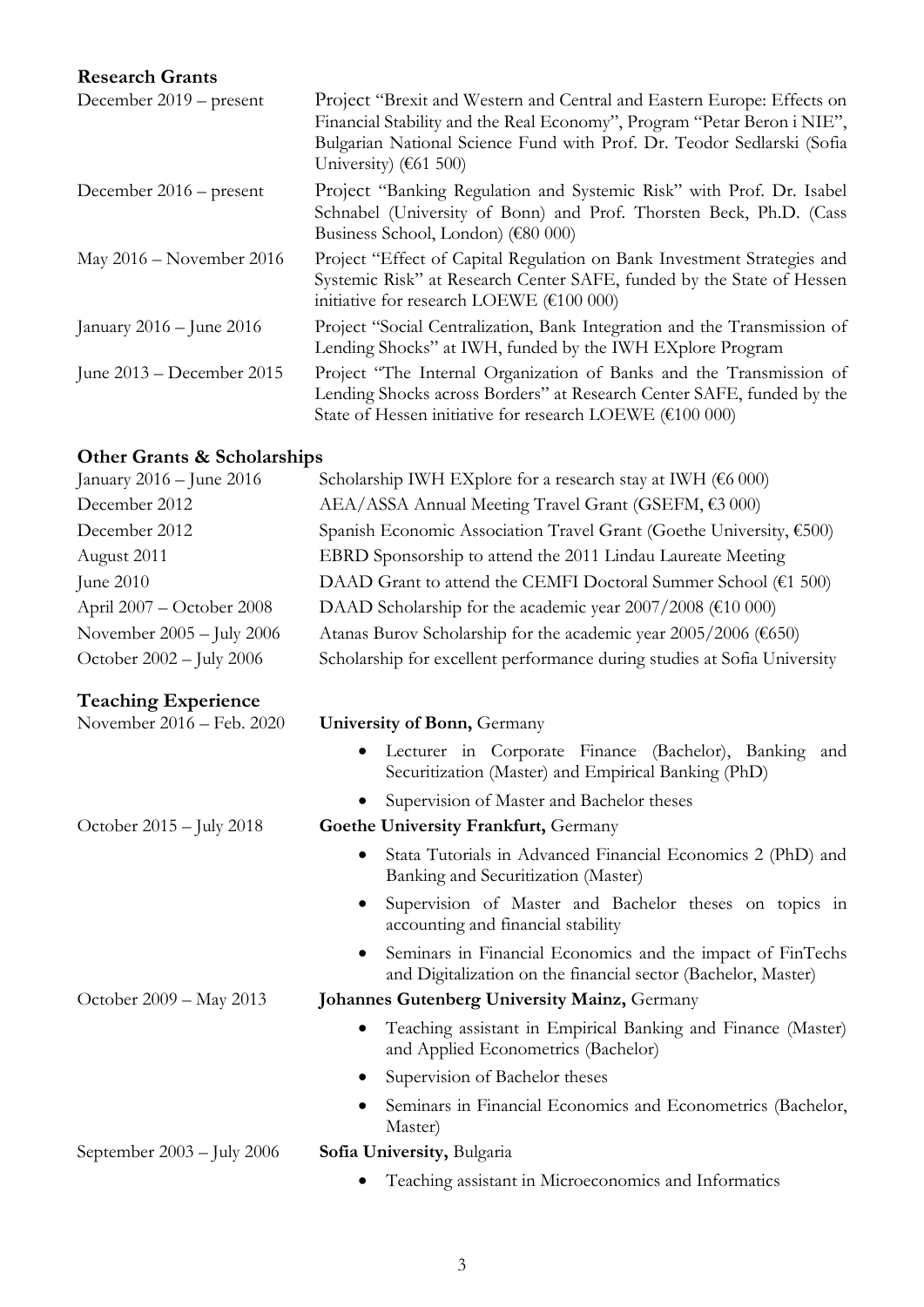# **Presentations at Conferences and Invited Talks**

| 2020                          | BaFin, American Economic Association                                                                                                                                                                                                                                               |
|-------------------------------|------------------------------------------------------------------------------------------------------------------------------------------------------------------------------------------------------------------------------------------------------------------------------------|
| 2019                          | German Finance Association; German Economic Association; European<br>Economic Association; BIS; Spring Meeting of Young Economists;<br>Lithuanian National Bank; University of Bonn                                                                                                |
| 2017                          | Financial Economics Workshop, Goethe University; University of Bonn                                                                                                                                                                                                                |
| 2016                          | 5th Emerging Scholars in Banking and Finance Conference, Cass Business<br>School; Bank of Finland and ESRB Conference, Helsinki                                                                                                                                                    |
| 2015                          | German Finance Association; INFINITI; Daimler-Benz Stiftung                                                                                                                                                                                                                        |
| 2014                          | German Economic Association; IFABS; Spring Meeting of Young<br>Economists                                                                                                                                                                                                          |
| 2013                          | Eurofidai December 2013 Paris Finance Meeting; University of<br>Magdeburg; German Economic Association; European Economic<br>Association; IWH Halle; Bank of Portugal; ZEW Mannheim                                                                                                |
| 2012                          | Spanish Economic Association; German Finance Association; German<br>Economic Association; DIW Berlin; Warsaw School of Economics;<br>University of Birmingham; Workshop in Financial Economics, University<br>of Mainz                                                             |
| 2011                          | European Central Bank; Deutsche Bundesbank; German Economic<br>Association; Spring Meeting of Young Economists                                                                                                                                                                     |
| <b>Conference Discussions</b> |                                                                                                                                                                                                                                                                                    |
| 2019                          | German Finance Association; Spring Meeting of Young Economists                                                                                                                                                                                                                     |
| 2017                          | 6 <sup>th</sup> Workshop in Financial Economics, University of Bonn                                                                                                                                                                                                                |
| 2015                          | German Finance Association; INFINITI Conference                                                                                                                                                                                                                                    |
| 2014                          | 3 <sup>rd</sup> Workshop in Financial Economics, University of Mainz; Spring<br>Meeting of Young Economists                                                                                                                                                                        |
| 2013                          | Eurofidai December 2013 Paris Finance Meeting                                                                                                                                                                                                                                      |
| 2012                          | 4 <sup>th</sup> Bundesbank-CFS-ECB Workshop in Macro and Finance                                                                                                                                                                                                                   |
| 2011                          | Spring Meeting of Young Economists                                                                                                                                                                                                                                                 |
| Referee                       |                                                                                                                                                                                                                                                                                    |
|                               | Journal of Banking and Finance, Quantitative Finance, Economics of<br>Transition, International Economics and Economic Policy                                                                                                                                                      |
| Memberships                   |                                                                                                                                                                                                                                                                                    |
|                               | Economic<br>Association,<br>American<br>American<br>Finance<br>Association,<br>Finance<br>Economic<br>Association,<br>European<br>Association,<br>European<br>Association,<br>German<br>German<br>Economic<br>Finance<br>Association,<br>International Finance and Banking Society |
|                               | <b>Summer Schools, Seminars and Extracurricular Activities</b>                                                                                                                                                                                                                     |
| August 2012                   | GSEFM Summer Institute, Eltville, Germany                                                                                                                                                                                                                                          |
| August 2011                   | Lindau Nobel Laureate Meeting, Germany                                                                                                                                                                                                                                             |
| <b>July 2011</b>              | GSEFM Summer Institute, Eltville, Germany                                                                                                                                                                                                                                          |
| August 2010 – September 2010  | CEMFI Summer School, Madrid, Spain                                                                                                                                                                                                                                                 |
| October 2005 - March 2006     | World Bank's Global Issues Seminar Series (local facilitator - Sofia)                                                                                                                                                                                                              |